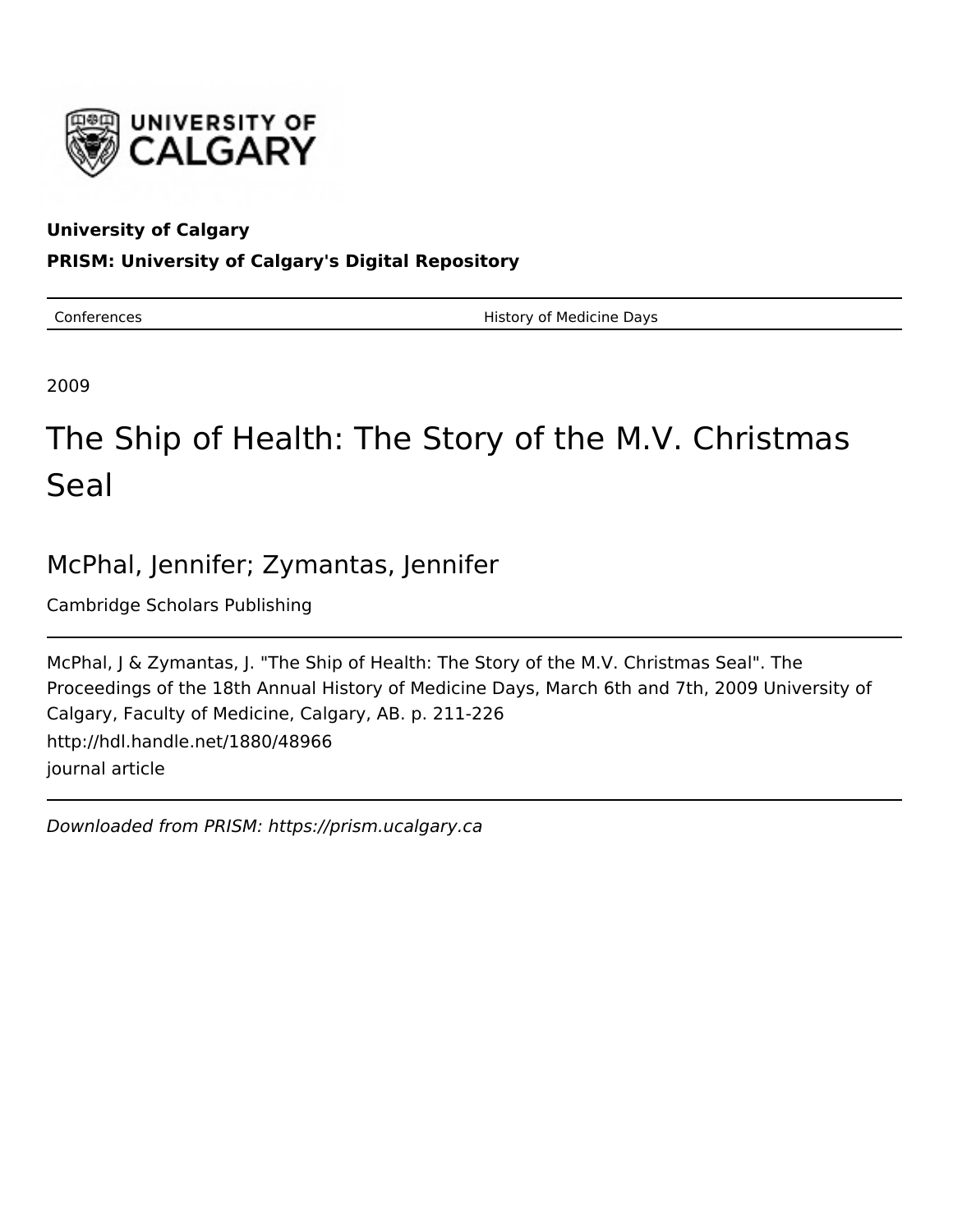# THE SHIP OF HEALTH: THE STORY OF THE M.V. CHRISTMAS SEAL

# JENNIFER MCPHAL AND JENNIFER ZYMANTAS

SUMMARY: There was a time when Newfoundlanders reported the highest rates of Tuberculosis (TB) in the Western world, with TB being the leading cause of death in this province until 1947. A significant contributor to this shocking statistic is the fact that Newfoundland's population was widely scattered over six thousand miles of coastline. Many communities were not accessible by roads, and, consequently, the population's health suffered. It soon became apparent that some method of travelling to communities around Newfoundland and Labrador in order to screen for what became known as the "white plague" was required as it was not practical for the population of some eighty thousand people to travel to major centers for X-rays. In order to address this issue, the Newfoundland Lung Association purchased a boat from the US government in 1947. The former war vessel was aptly named the *M.V. Christmas Seal*, as it was funded by the sale of *Christmas Seal* stamps. The *Christmas Seal* and her dedicated crew will be forever remembered for its contribution to the health of Newfoundland and Labrador.

KEYWORDS: Tuberculosis, Radiology, Hospital Ship, Newfoundland, Christmas Seal, Peter Troake

PRECEPTOR: Dr. Geoffrey Hudson ■ INSTITUTION: Northern Ontario School of Medicine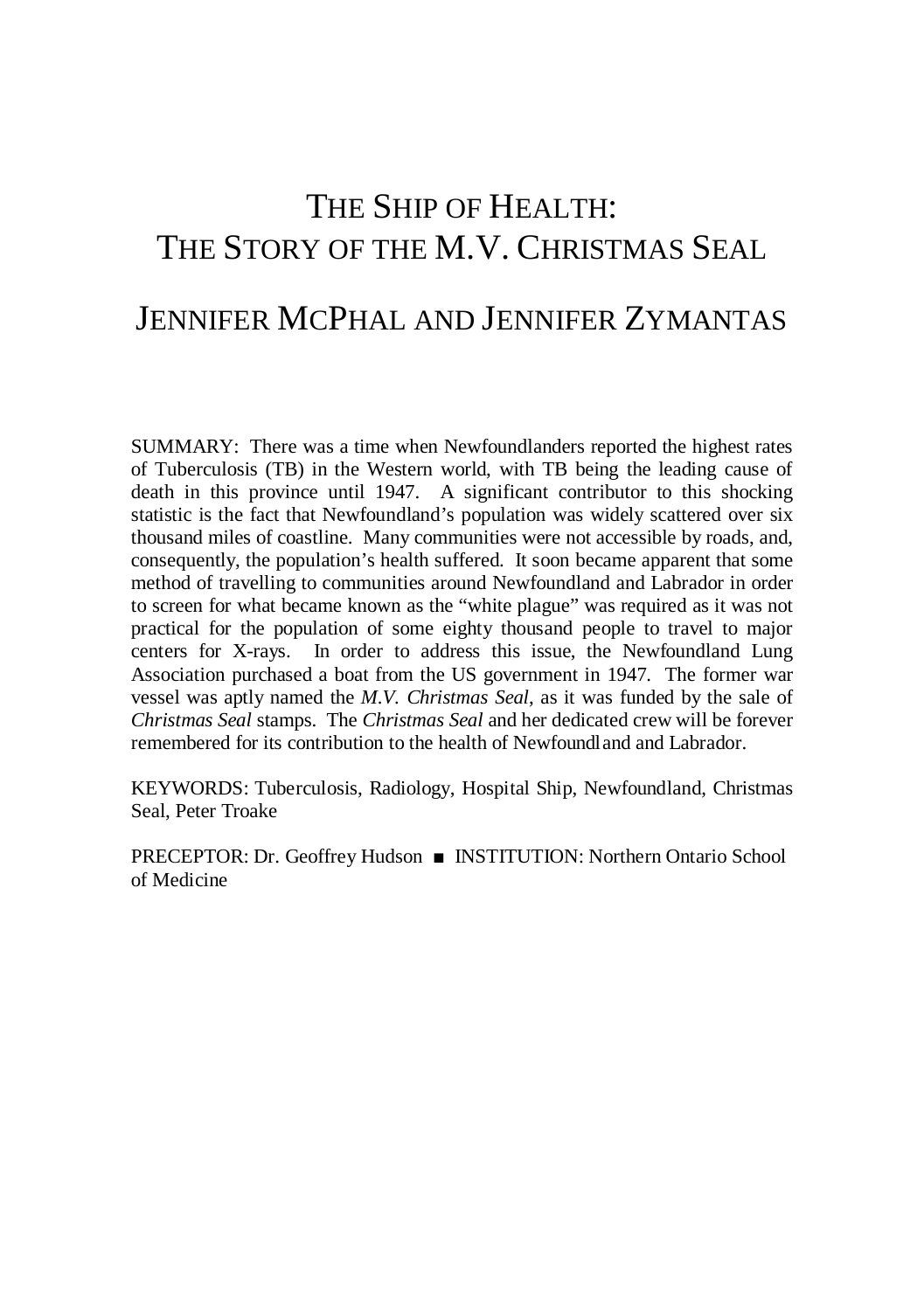#### **Introduction**



Figure 1: *The MV Christmas Seal*, as seen leaving Port de Grave on its last trip as an X-ray clinic, Oct. 1970 (Lung Association of Newfoundland and Labrador).

One of the greatest battles ever to take place in Newfoundland took almost hundred years to resolve. In that time no shots were fired, no blood spilled, no bands headed long lines of marching troops, and no troopships plied the seas. The battle was fought right here against an invisible enemy who attacked young and old alike. A microscopic scrap of life was the enemy, for it was a virus, spread form one person to another that made tuberculosis a dreaded killer

There was a time when Newfoundlanders reported the highest rates of Tuberculosis (TB) in the western world. From 1901 to 1975, over thirty thousand Newfoundlanders died of the disease, and, in 1906 alone, there were over nine hundred deaths. $2 \text{ In order to put this into perspective, one}$  $2 \text{ In order to put this into perspective, one}$ should fathom that during the First World War, close to thirteen hundred members of the Newfoundland Regiment were killed; at the same time approximately three and a half thousand Newfoundlanders died due to TB.

<span id="page-2-0"></span> $\frac{1}{1}$  Anonymous, "One of Newfoundland's Greatest Battles," *Decks Awash* (June 1978), p. 53.

<span id="page-2-1"></span><sup>2</sup> Writers' Alliance of Newfoundland and Labrador and Cabot College Literacy Office, *Health and Hard Times* (Newfoundland and Labrador: Robinson Blackmore Printing, Ltd, 1998); retrieved 31 October 2008 (http://www.nald.ca/CLR/social/book5/cover.htm).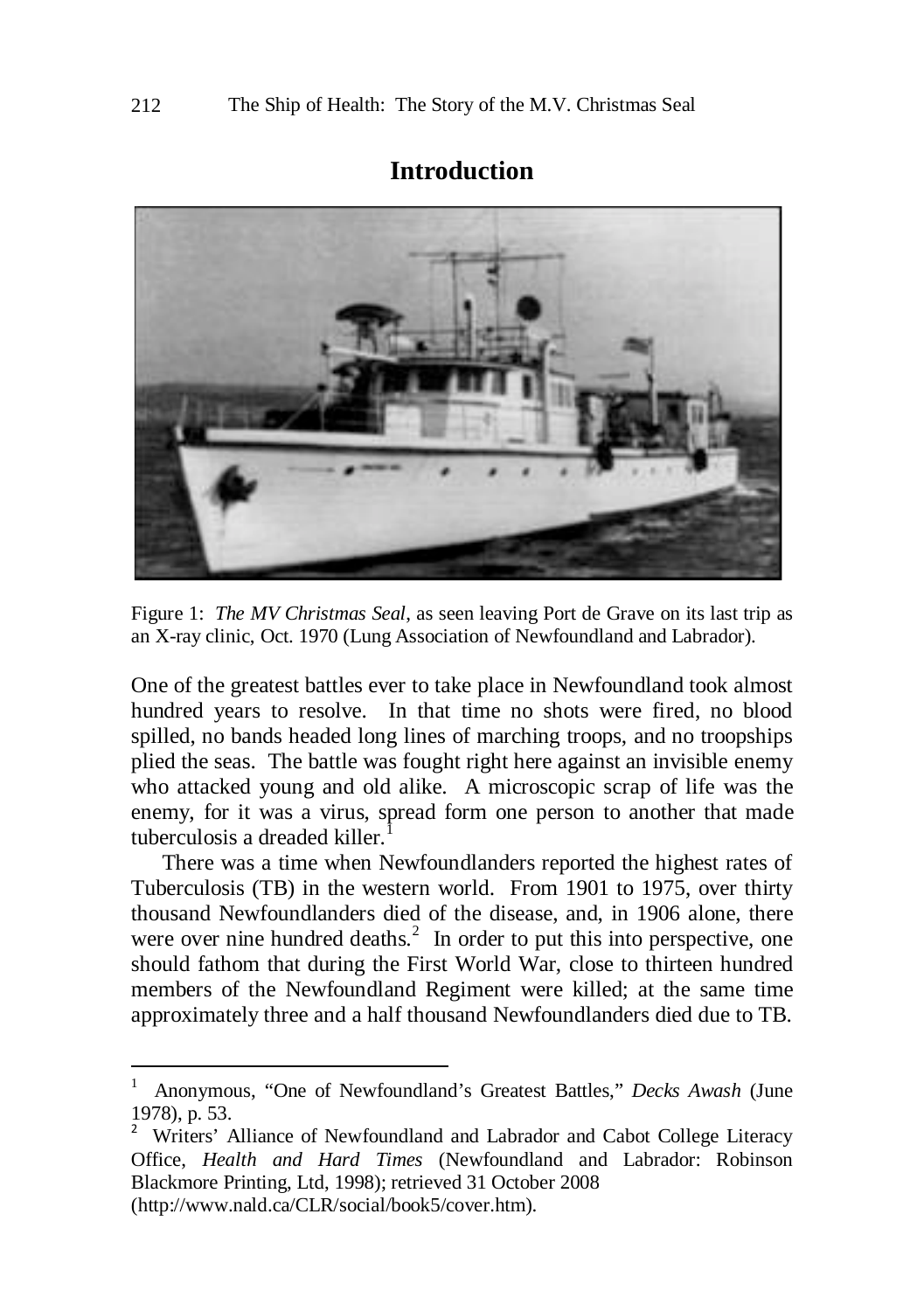It is because of these astonishing numbers that TB became known to Newfoundlanders as the "Constant Invader".<sup>[3](#page-3-0)</sup>



Figure 2: Part of the public education and awareness campaign in the Maritimes. Education was also a large part of the *M.V. Christmas Seal's* mission (Nova Scotia Lung Association).

TB remained the leading cause of death in Newfoundland until 19[4](#page-3-1)7.<sup>4</sup> Numerous contributing factors have been explored as to why Newfoundlanders reported such a high prevalence of the disease. These factors include poor and crowded living conditions, malnutrition, and bad hygiene.<sup>[5](#page-3-2)</sup> In addition, medical services were very expensive and not widely available during this period. This was compounded by the fact that there was widespread unemployment throughout the province, and therefore, many people could not afford medical attention.<sup>[6](#page-3-3)</sup> The Newfoundland government responded to these alarming TB rates by increasing the number of beds available at certain hospitals around the

<sup>-&</sup>lt;br>3 *Ibid*.

<span id="page-3-1"></span><span id="page-3-0"></span> $4$  Ihid. <sup>4</sup> Ibid.<br><sup>5</sup> Ibid.

<span id="page-3-2"></span><sup>&</sup>lt;sup>5</sup> *Ibid*.<br><sup>6</sup> N<sub>ov</sub>

<span id="page-3-3"></span><sup>&</sup>lt;sup>6</sup> Newfoundland and Labrador Heritage, "Social Changes under the Commission of Government," *Newfoundland and Labrador Heritage Web Site*; retrieved 31 October 2008 [\(http://www.heritage.nf.ca/law/soc\\_changes.html\)](http://www.heritage.nf.ca/law/soc_changes.html).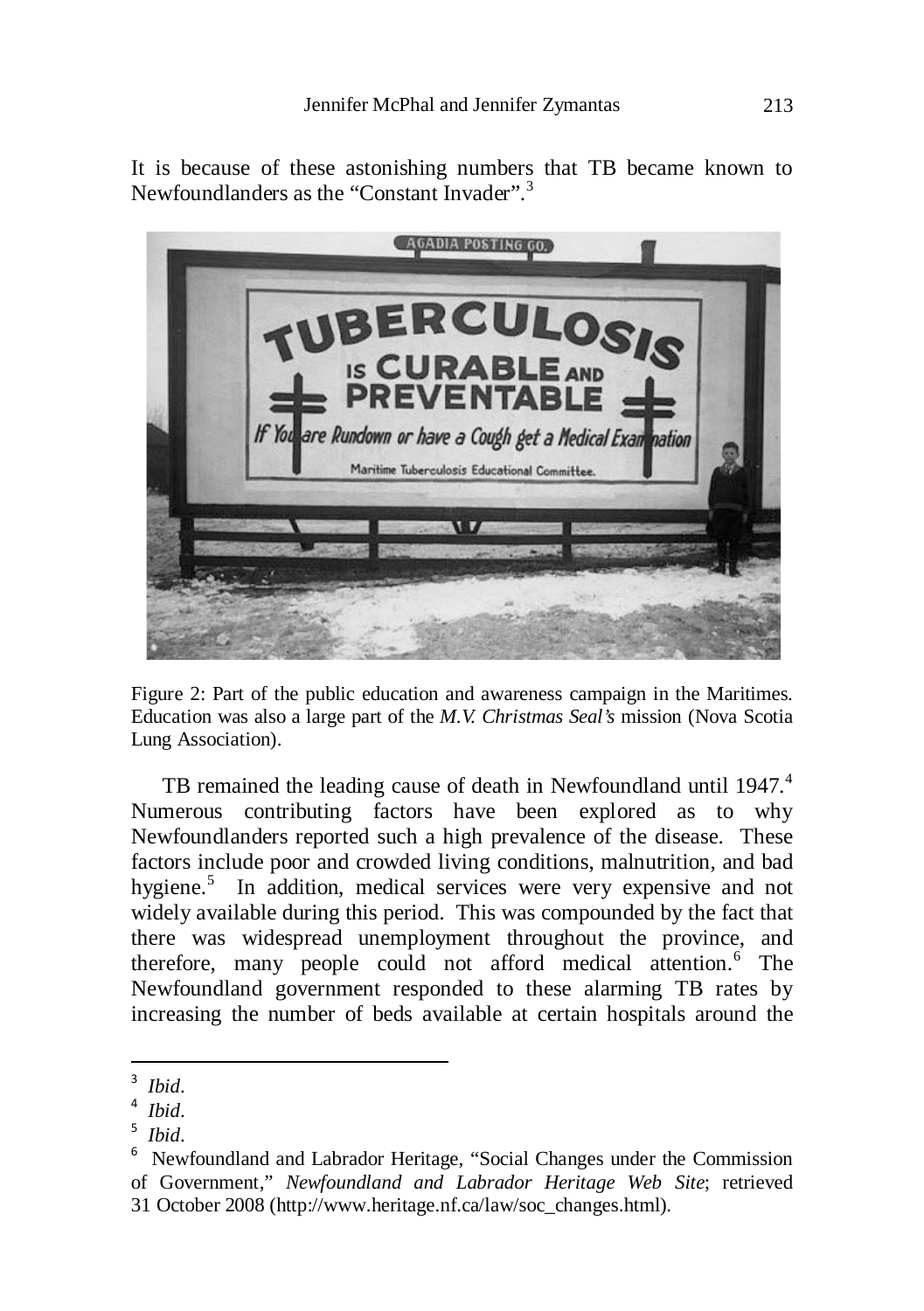province, and by creating cottage hospitals and TB sanatoriums.<sup>[7](#page-4-0)</sup> Newfoundland's population, however, was widely scattered over nearly six thousand miles of coastline. There were twelve hundred settlements in Newfoundland with between fifty and three hundred people, many of which were not accessible by roads. $8$  It soon became apparent that some method of travelling to communities around Newfoundland and Labrador was required as it was not practical for the population of some eighty thousand people to travel to major centers for X-rays. $9$  Newfoundlanders had a problem: TB was running rampant in those communities and the only way to access these patients appeared to be by boat.

#### **The Christmas Seal**

In 1947, the Newfoundland Lung Association purchased a boat from the United States Government for nearly fifteen hundred dollars. The money was raised by the sale of *Christmas Seal* stamps sold by the Newfoundland Tuberculosis Society. The boat, formally known as the "Seawater", had been used at the Argentia Naval Base in Newfoundland for the purpose of aircraft rescue during wartime.<sup>[10](#page-4-3)</sup> The one hundred and four foot long, eighty-four ton boat was aptly renamed the Merchant Vessel (M.V.) *Christmas Seal*. This name was chosen after a competition to name the vessel was held between school children.<sup>11</sup> The *Christmas Seal*, however, soon also became known as "*The Ship of Health*".[12](#page-4-5) The vessel herself was, by all accounts, a sight to behold.

 $\frac{1}{7}$  $<sup>7</sup>$  *Ibid.*</sup>

<span id="page-4-1"></span><span id="page-4-0"></span>Writers' Alliance, *Health and Hard Times* (n. 2); retrieved 31 October 2008 [\(http://www.nald.ca/CLR/social/book5/p59.htm\)](http://www.nald.ca/CLR/social/book5/p59.htm). <sup>9</sup>

<span id="page-4-2"></span>William Strong, *Preface to No one is a stranger […] Reminiscences on tuberculosis, traditional medicine and other matter*, by Captain Peter Troika (St. John's, Nfld.: Newfoundland Lung Association, 1989), p. vii.

<span id="page-4-3"></span><sup>&</sup>lt;sup>10</sup> Writers' Alliance, *Health and Hard Times* (n. 2); retrieved on 31 October 2009 [\(http://www.nald.ca/CLR/social/book5/p59.htm\)](http://www.nald.ca/CLR/social/book5/p59.htm).<br><sup>11</sup> No author credited, "Tuberculosis Christmas Seal Dollars in Action,"

<span id="page-4-4"></span>*Newfoundland Government Bulletin* (September, 1947). <sup>12</sup> Captain Peter Troika, *No one is a stranger […] Reminiscences on Tuberculosis,* 

<span id="page-4-5"></span>*Traditional Medicine and Other Matter* (St. John's, Nfld.: Newfoundland Lung Association, 1989), p. 3.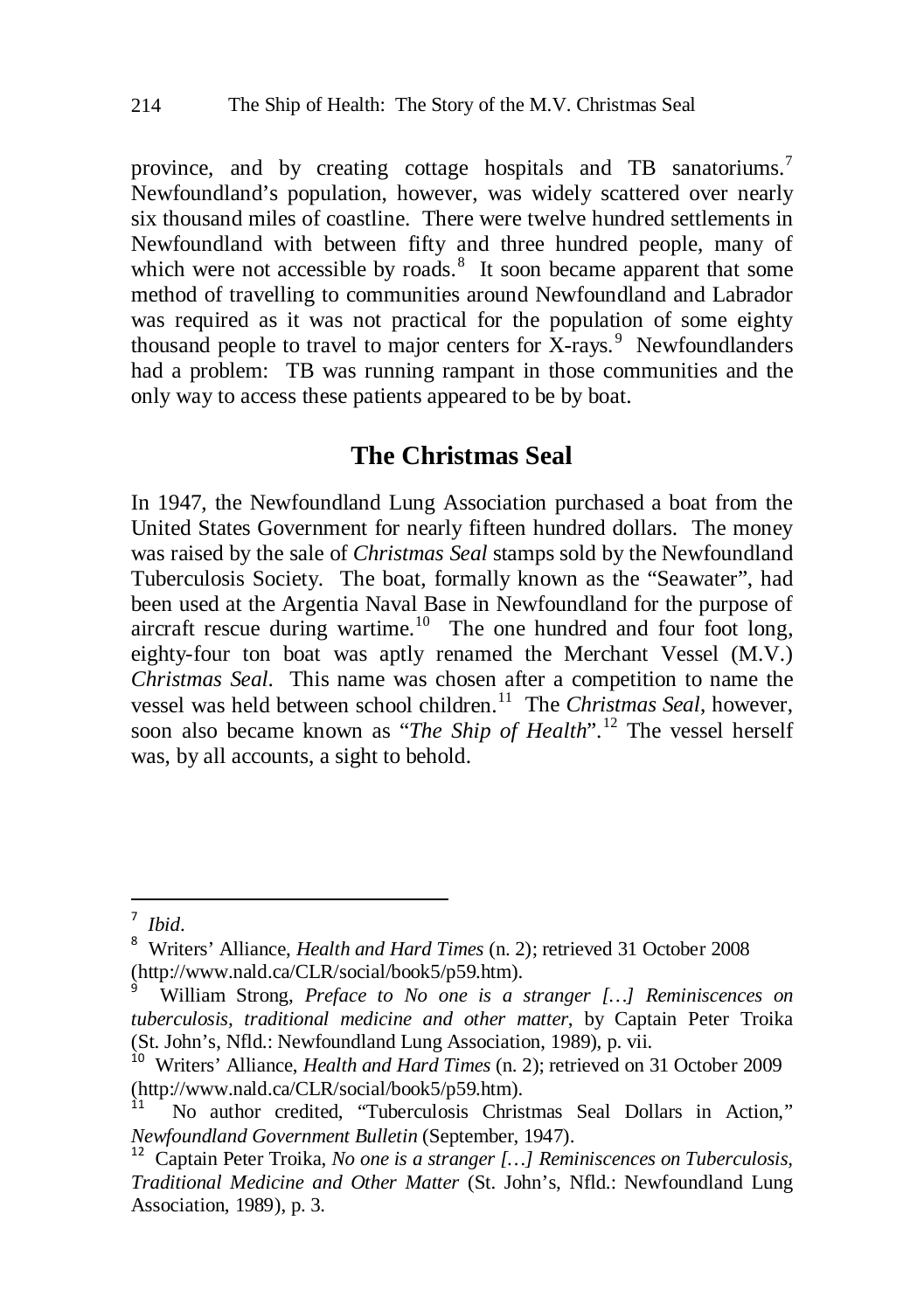Her gleaming white wooden hull and superstructure give the impression of a large motor yacht; her lean, low profile has the business-like appearance of a small warship.[13](#page-5-0)

Inside, the boat is described as having a comfortable waiting room, large windows, and as bright and attractive looking with colourful posters.<sup>[14](#page-5-1)</sup> By all accounts, the *Christmas Seal* indeed played the role of a battleship and her enemy was Tuberculosis.<sup>[15](#page-5-2)</sup>

The Seal, as she later became nicknamed, in essence had two crews; a six man naval crew to keep the vessel sea-worthy, and, of course, her medical crew. The medical team aboard the ship usually consisted of two X-ray technicians, health educationalists, a nursing supervisor, and at certain times, a Doctor. The crew was a dedicated lot, working six days per week, including nights. Work began aboard the vessel in early May when the ice thawed until the following December.<sup>[16](#page-5-3)</sup> A typical day for the *Christmas Seal* crew usually began at 6:30 a.m. with breakfast and a last minute inspection taking place afterwards, to ensure everything was ready for the busy day ahead. News that the Seal was on her way to a given outpost community usually preceded the ship. All those over twenty-one years of age were to receive an X-ray. They would be given a registration card and move to the X-ray room where they received a chest X-ray performed by a technician. "All day long he can be heard ''Take a deep breath [...] hold it [...] thank you  $\lceil$ ...] you may go now'."<sup>[17](#page-5-4)</sup>

While the X-rays were being performed aboard the ship, its loudspeakers continued to broadcast music and messages about the importance of good health practices, education and rehabilitation.<sup>[18](#page-5-5)</sup> When the last X-ray of the day was taken, preparations were made to return to a community visited a few days prior. The purpose for the repeated appearance in a community was due to numerous reasons. Perhaps most common reason was due to the ship's doctor requiring large X-ray plates to be taken of suspicious cases.

<span id="page-5-0"></span> <sup>13</sup> Murray Barnard, "The Christmas Seal" Newfoundland in Review: Seven Stories of Newfoundland," *Imperial Oil Review* (1966), p. 24.

<span id="page-5-1"></span><sup>14</sup> Anonymous, "Tuberculosis Christmas Seal Dollars in Action," *Newfoundland* 

<span id="page-5-2"></span>*Government Bulletin* (September, 1947). <sup>15</sup> Writers' Alliance, *Health and Hard Times* (n. 2); retrieved on 31 October 2008 [\(http://www.nald.ca/CLR/social/book5/p59.htm\)](http://www.nald.ca/CLR/social/book5/p59.htm).<br><sup>16</sup> Anonymous, *Decks Awash* (n. 1), p. 53.<br><sup>17</sup> Geraldine Chafe, "Only a Boat Could do it," *Health* 1 (1964), pp. 164-167.<br><sup>18</sup> *Ibid* 

<span id="page-5-3"></span>

<span id="page-5-4"></span>

<span id="page-5-5"></span>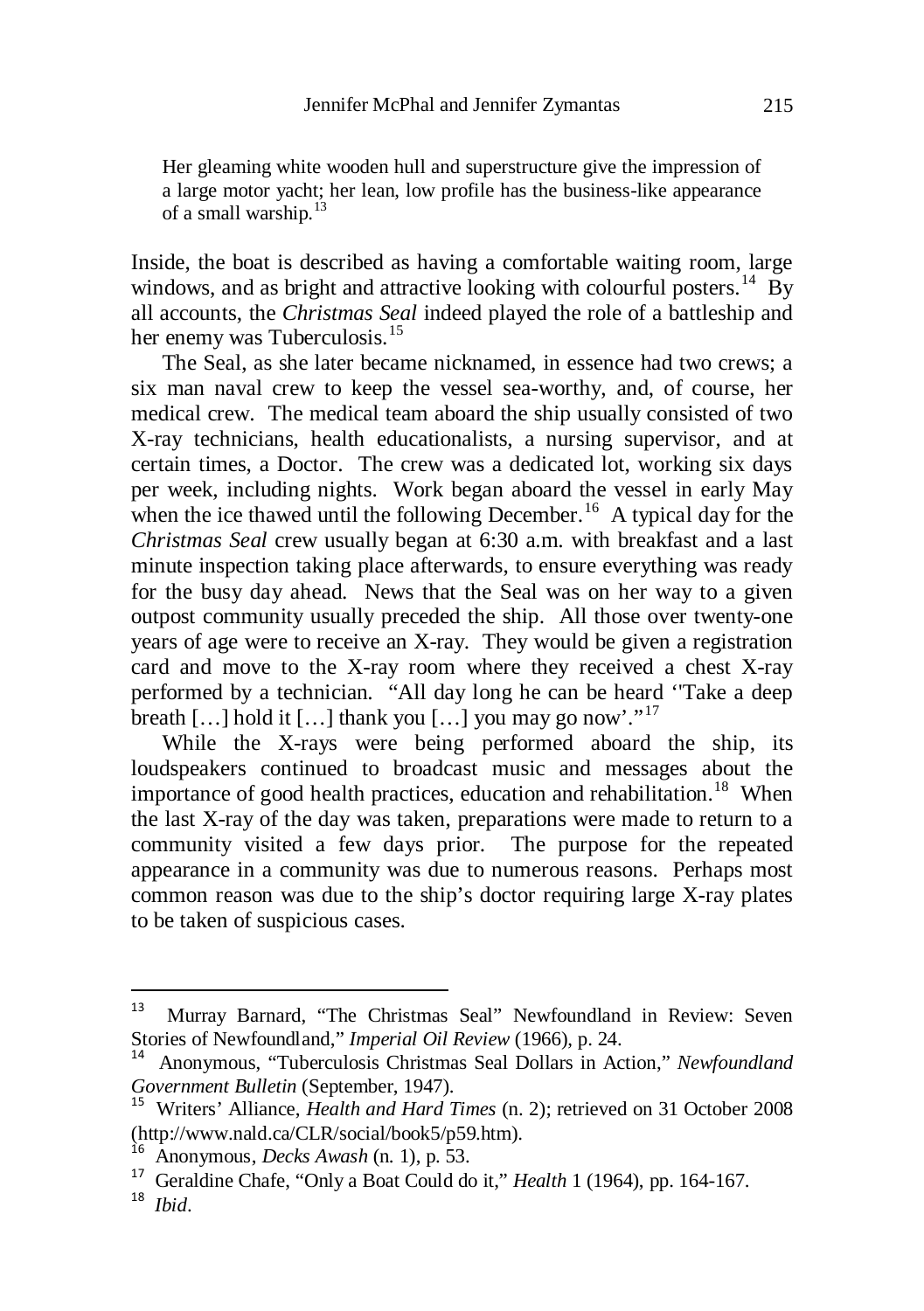After all the patients were gone for the day, there was still work to be carried out: The staff aboard the Seal was in charge of panel discussions and talks on sanitation, nutrition, rehabilitation, and, of course, TB. The talks were mainly for teachers within the community; however, the mayor, doctors, nurses, welfare officers, etc. were also encouraged to attend.<sup>19</sup> At the end of this busy day, the crew would usually gather around the radio to hear news from home or other messages from communities along the route. The locals were invited, free of charge, to movies put on by the staff of the Seal shown either ashore in a community hall or transmitted over the loudspeaker. Ingeniously, the movies would usually consist of cartoons or short films about health education.<sup>[20](#page-6-1)</sup> The productivity aboard the boat was immense. The X-ray technicians were very apt at their job; taking up to one hundred X-rays per hour on one thousand foot lengths of seventy millimetre film to be developed later in the ship's darkroom.<sup>[21](#page-6-2)</sup> In the early years, the technicians took standard size films which were sent to St. John's for processing and reading. As time went on, the ship became equipped with her very own darkroom, which meant the technicians could develop their own pictures.<sup>[22](#page-6-3)</sup> X-ray plates were usually read aboard the vessel by the doctor or technician, however sometimes plates were sent ashore to a hospital or sanatorium to be read. Soon after each reading, the boat would travel back to a community to re-X-ray on larger plates those who are suspected of having  $TB<sup>23</sup>$  Eventually, there was automatic equipment in which one hundred foot rolls of film were utilized instead of the large plates once used aboard the ship. $^{24}$  $^{24}$  $^{24}$ 

#### **The World Class Staff on the Seal**

As the primary goal of the *Christmas Seal* was to X-ray all Newfoundlanders whether outwardly sick or not, the X-ray technicians were kept busy with a factory-line of people entering and leaving the ship for this purpose. A particular trip would involve as many as five thousand

<span id="page-6-0"></span> <sup>19</sup> Silvia Wigh, "The Christmas Seal," *The Atlantic Advocate* (December, 1962), p. 63.

<span id="page-6-2"></span><span id="page-6-1"></span><sup>&</sup>lt;sup>20</sup> *Ibid.* 21 *Ibid.* 21 *Publismand in Review: Seven Stories of Newfoundland from the*  $\frac{21}{\pi}$  **Barnard,** *Newfoundland* from the *Imperial Oil Review*, p. 24.<br><sup>22</sup> Anonymous, *Decks Awash*, p. 53.<br><sup>23</sup> Don Morris, "Ship of Health," *Evening Telegram* (November, 1962), p. 4.<br><sup>24</sup> Anonymous, *Decks Awash*, p. 53.

<span id="page-6-3"></span>

<span id="page-6-4"></span>

<span id="page-6-5"></span>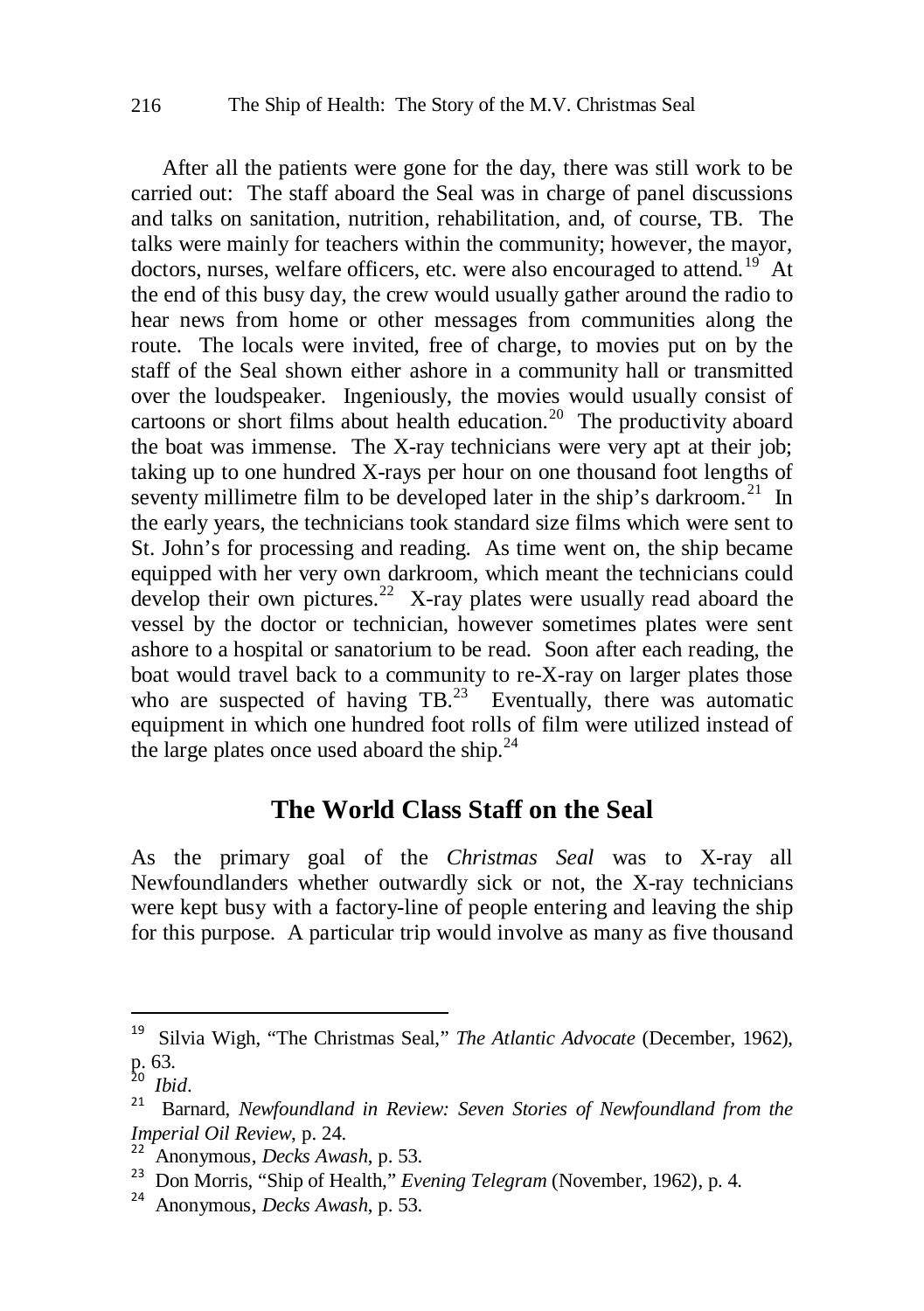X-rays being taken, often more than one X-ray per minute.<sup>[25](#page-7-0)</sup> Those patients who were called back for a second X-ray were seen by the doctor who would read the film in the boat lounge. When active TB was found, arrangements had to be made immediately for admission to a sanatorium.[26](#page-7-1)



Figure 3: A Doctor onboard the *MV Christmas Seal*, interprets an X-ray in the summer of 1954 (Lung Association of Newfoundland and Labrador).

In its later years, the *Christmas Seal* staff not only took chest X-rays for TB but also tested for diabetes and administered the polio vaccine, as well as sailing from outpost to outpost with needed health care supplies, equipment and people to fight the dreaded disease that came to be known as "White Plague". $27$  The Seal also carried at various times a nurse from the provincial dispensary to test children for TB and vaccinate negative reactors, a representative of the Newfoundland Diabetic Society (testing

<span id="page-7-1"></span><span id="page-7-0"></span> <sup>25</sup> John Murphy, "Recalling the M.V. Christmas Seal," *The Evening Telegram* (June 20, 1994), p. 1.<br><sup>26</sup> Chafe. *Only a Boat Could do it*, pp. 164-167.

<span id="page-7-2"></span><sup>&</sup>lt;sup>27</sup> Anonymous, "Refloating the Christmas Seal," *The Union Advocate* 3 (1994), p. 36.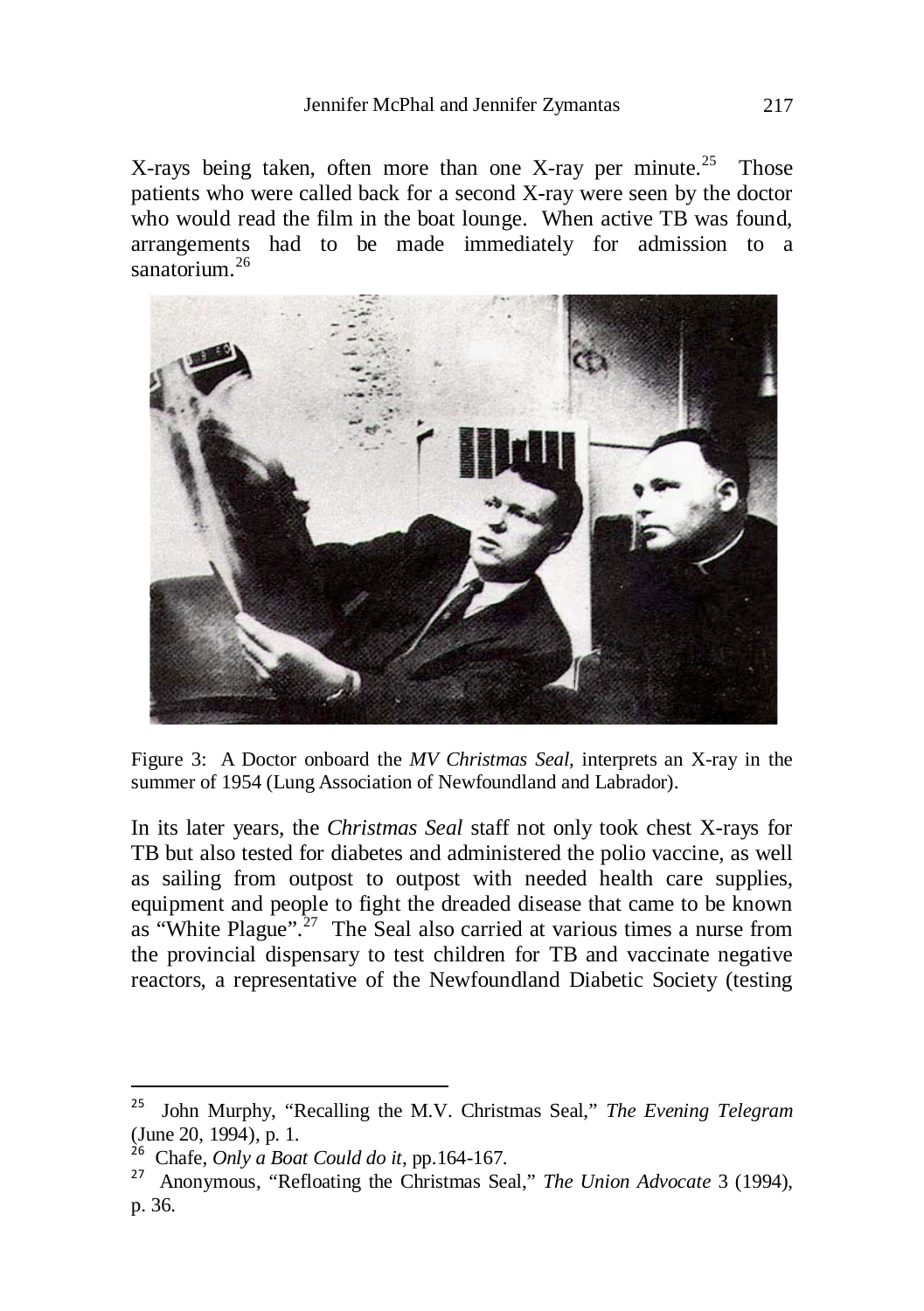for Diabetes Mellitus Type II), a physiotherapist and social worker from the Newfoundland Society for Crippled Children and Adults.<sup>[28](#page-8-0)</sup>



Figure 4: A man being X-rayed during a community survey. As the surveys progressed, they became more efficient; as seen here, participants were eventually able to remain fully clothed during the X-ray (Nova Scotia Lung Association).

The nurses aboard the *Christmas Seal* had their hands full. Not only were they in charge of administering the TB "scratch test" to children under twenty-one, but they also administered the BCG vaccine, distributed cod liver oil and concentrated orange juice.<sup>[29](#page-8-1)</sup> Visitors to the boat were also educated about the causes, prevention and treatment of TB. Nurses were responsible for distributing posters, pamphlets and booklets in order to educate the public on TB, both on board and ashore.<sup>[30](#page-8-2)</sup>

A considerable amount of work was indeed done aboard the ship; however, some of the crew's work was required in homes, schools and in

<span id="page-8-2"></span><span id="page-8-1"></span>

<span id="page-8-0"></span><sup>&</sup>lt;sup>28</sup> Troika, *No One is a Stranger*, p. 10.<br><sup>29</sup> Anonymous, *Newfoundland Government Bulletin*.<br><sup>30</sup> CBC Digital Archives, *On the M.V. Christmas Seal*; retrieved on 31 October 2008 [\(http://archives.cbc.ca/version\\_print.asp?page=1&IDLan=1&IDClip=5332&](http://archives.cbc.ca/version_print.asp?page=1&IDLan=1&IDClip=5332&%20IDDossier=883&IDCat=318&IDCatPa=258)  [IDDossier=883&IDCat=318&IDCatPa=258\)](http://archives.cbc.ca/version_print.asp?page=1&IDLan=1&IDClip=5332&%20IDDossier=883&IDCat=318&IDCatPa=258).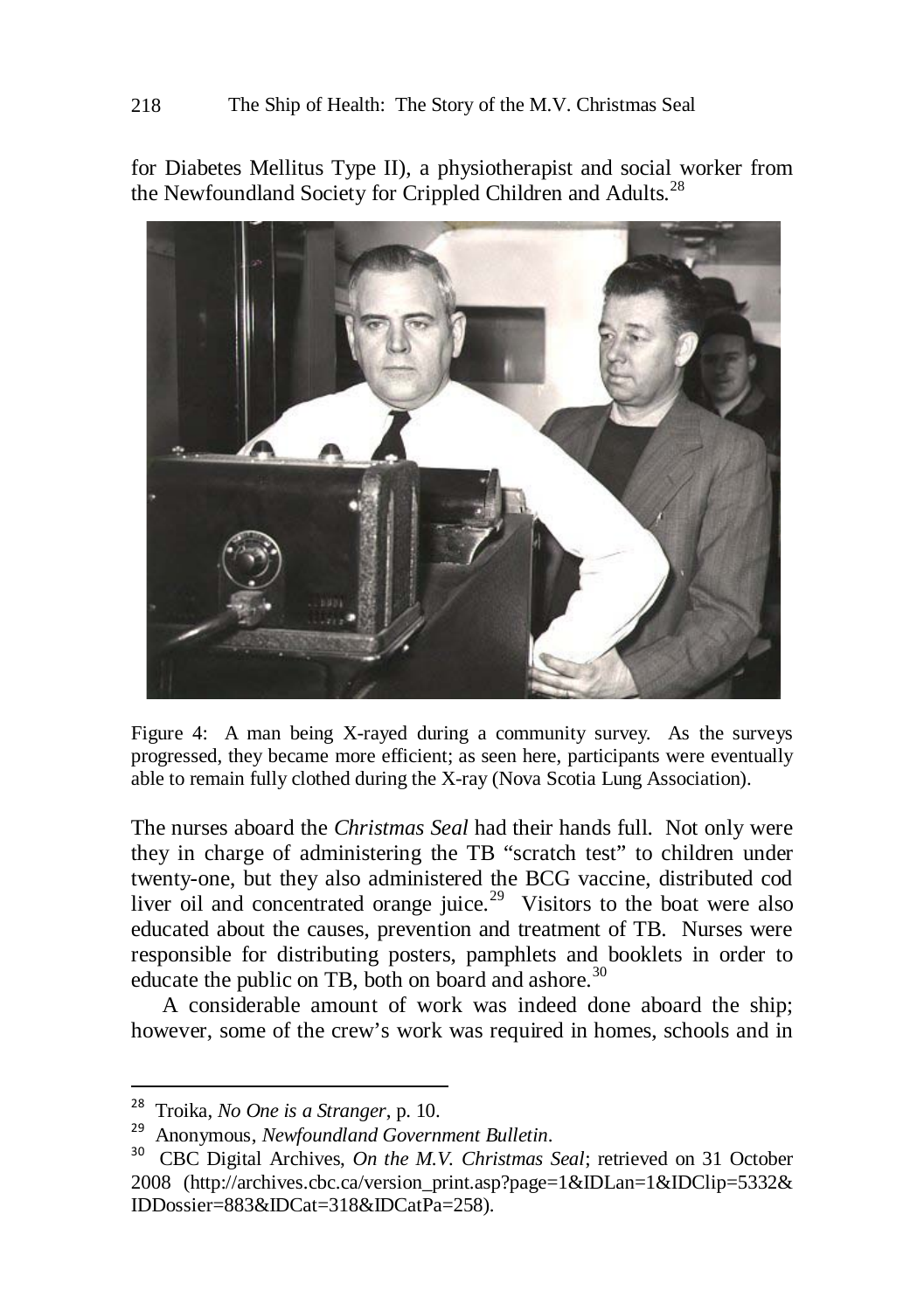town halls. Nurses went to visit all known ex-TB patients in their homes, which meant travelling up to twelve miles on foot. Never idle, the nurses would use this time to coax other people along the journey to board the Seal for an X-ray.<sup>31</sup> In 1963 the *Christmas Seal* carried out a survey of physically handicapped children on Newfoundland's south coast.[32](#page-9-1) A former nurse aboard the *Christmas Seal* recalled from a survey on physically handicapped persons that "[...] during the trip I obtained information on 201 handicapped persons, many of whom (or their relatives) were interviewed. Most were already known to the Rehabilitation Division, but 48 were new referrals".[33](#page-9-2)

#### **Public Perception of the Christmas Seal**

Numerous accounts about what it was like for the public aboard the *M.V. Christmas Seal* exist. Generally, the people are described as awaiting the vessel with enthusiasm and excitement; a "hive" of activity surrounding  $it.^{34}$  There were people everywhere, dressed in no less than their Sunday best to greet the ship. The captain remembers telling the people "not to dress up, but a lot would not come until they had".<sup>35</sup> As the boat docked. waiting people surged aboard until the green painted deck was nearly invisible due to the "thickly packed visitors". With its loudspeaker playing music, a carnival-type atmosphere was described by many, explaining how it was

[...] more like a carnival than a hospital waiting room. The children play tag around the deck, swing from the lower rigging, stick their noses into the engine room for the warm smell of the diesels and dodge in and out of the lifeboat.[36](#page-9-5)

Furthermore, a sense of curiosity seemed palpable, which was encouraged by publicity prior to the boat's arrival. Some authors describe the feeling of the Seal's arrival to particular outposts as having the "ring of the oldtime medicine show", and many saw the boat as a symbol of "new

<span id="page-9-0"></span> <sup>31</sup> Louis Jaques, "Good Health Sails With Capt. Troika," *The Evening Telegram (Weekend Magazine)* (November 15, 1958), p. 4. <sup>32</sup> Troika, *No One is a Stranger*, p. 26. <sup>33</sup> Geraldine Rubia, "From Isle aux Morts to Bay D'Espoir," *The Newfoundland* 

<span id="page-9-2"></span><span id="page-9-1"></span>*Quarterly* 69, (1969), p. 21.<br><sup>34</sup> Troika, *No One is a Stranger*, p. 10.<br><sup>35</sup> *Ibid.*, p. 28.<br><sup>36</sup> *Ibid.*, p. 6.

<span id="page-9-3"></span>

<span id="page-9-4"></span>

<span id="page-9-5"></span>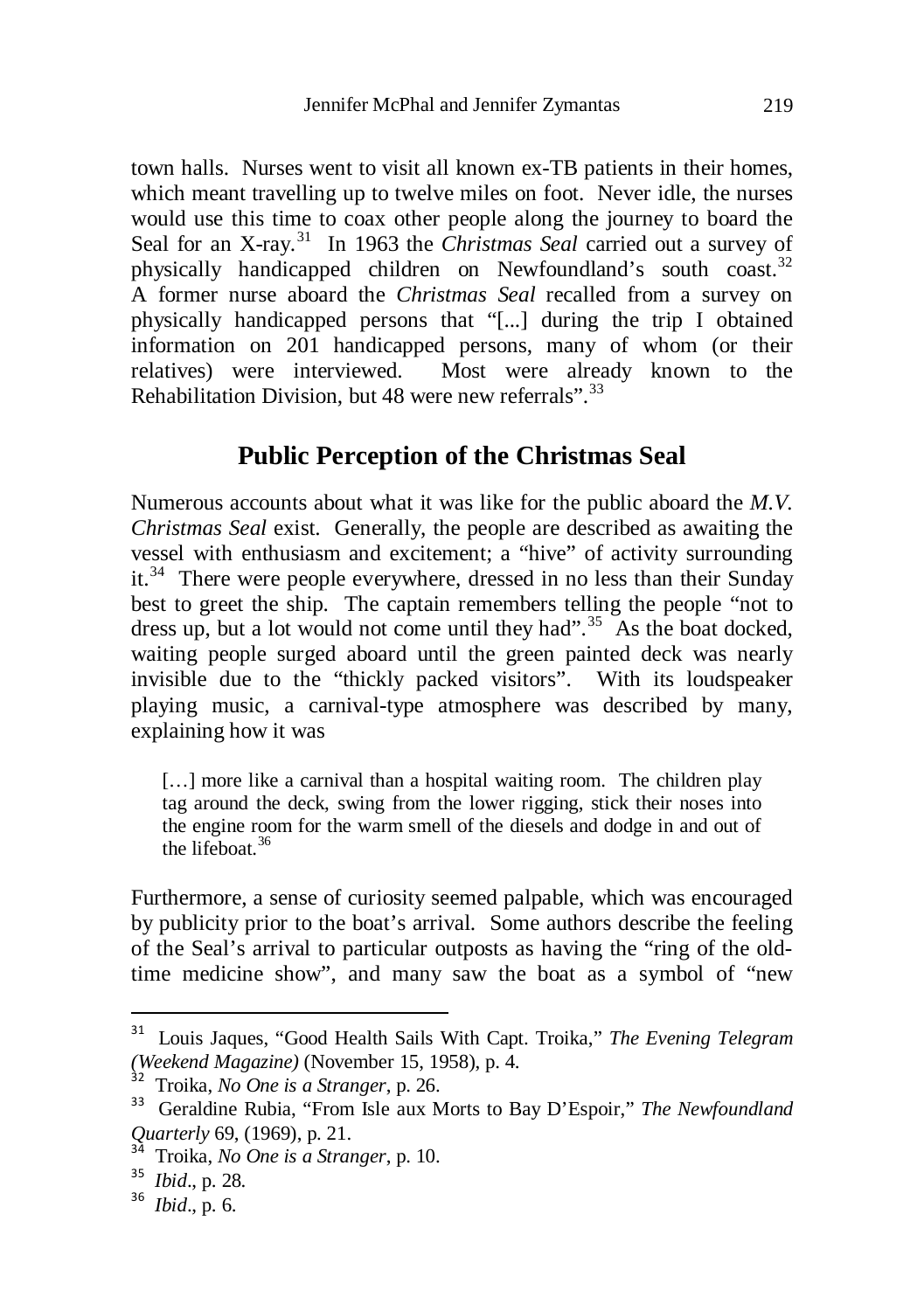medicine".<sup>[37](#page-10-0)</sup> This was, perhaps, greatly accentuated by the playing of a "lilting, Irish two-step, or some other lively tune" from the boat's twin loudspeakers.<sup>[38](#page-10-1)</sup> In addition to music, the assistant X-ray technician frequently announced through the boat's loudspeakers upon arrival what became known as a sort of call to the people of each community.

This is the motor vessel Christmas Seal. We are here to offer the BCG [Bacille Calmette Guérin] skin test for tuberculosis to all school age and preschool children, in fact all children up to the age of 21. Adults who didn't get an X-ray during our visit last November should come and be X-rayed now. Mothers please accompany preschool age children. Let the others come by themselves [...].<sup>[39](#page-10-2)</sup>

Of course, it was not all fun and games aboard the *M.V. Christmas Seal*. A feeling of fear seeped over the boat and each community it visited like a veil. Fear was present among the people, partially due to the frequent showing of films about tuberculosis, which frightened Newfoundlanders into being X-rayed even though it was not its intention.<sup>40</sup> The sense of duty or civic responsibility was pervasive in the Seal's campaign, almost as if drafting the citizens to war.<sup>[41](#page-10-4)</sup> The threat of "Recalls" also instilled fear within the outpost residents. As the ship's captain reminisces,

If we didn't get a good X-ray – lots of times we didn't get a good one on the machine, or perhaps a heavy person, or something like that – you would have to recall them back. The Recall was when they may get bad news. Well certain people when they came back, they were frightened to  $death<sup>42</sup>$  $death<sup>42</sup>$  $death<sup>42</sup>$ 

Sometimes, and especially for the younger patients, it was not the case of being diagnosed with TB, but the actual X-ray machine that caused such a fright. One Newfoundlander described how he and his fellow schoolmates "[…] bunched around the concrete foundation of our school in anticipation of the torture ahead of us and brought by this dreaded ship".<sup>[43](#page-10-6)</sup>

<span id="page-10-1"></span><span id="page-10-0"></span><sup>&</sup>lt;sup>37</sup> *Ibid.*, p. 7.<br><sup>38</sup> Jaques, *The Evening Telegram*, p. 22.<br><sup>39</sup> Barnard, *Newfoundland in Review: Seven Stories of Newfoundland from the* 

<span id="page-10-4"></span>

<span id="page-10-6"></span><span id="page-10-5"></span>

<span id="page-10-3"></span><span id="page-10-2"></span>*Imperial Oil Review*, p. 24.<br>
<sup>40</sup> Troika, *No One is a Stranger*, p. 9.<br>
<sup>41</sup> *Ibid.*, p. 14.<br>
<sup>42</sup> *Ibid.*, p. 40<br>
<sup>43</sup> Nicholas C. "Roses are Blooming," *The Newfoundland Herald* (July 18, 2004), p. 19.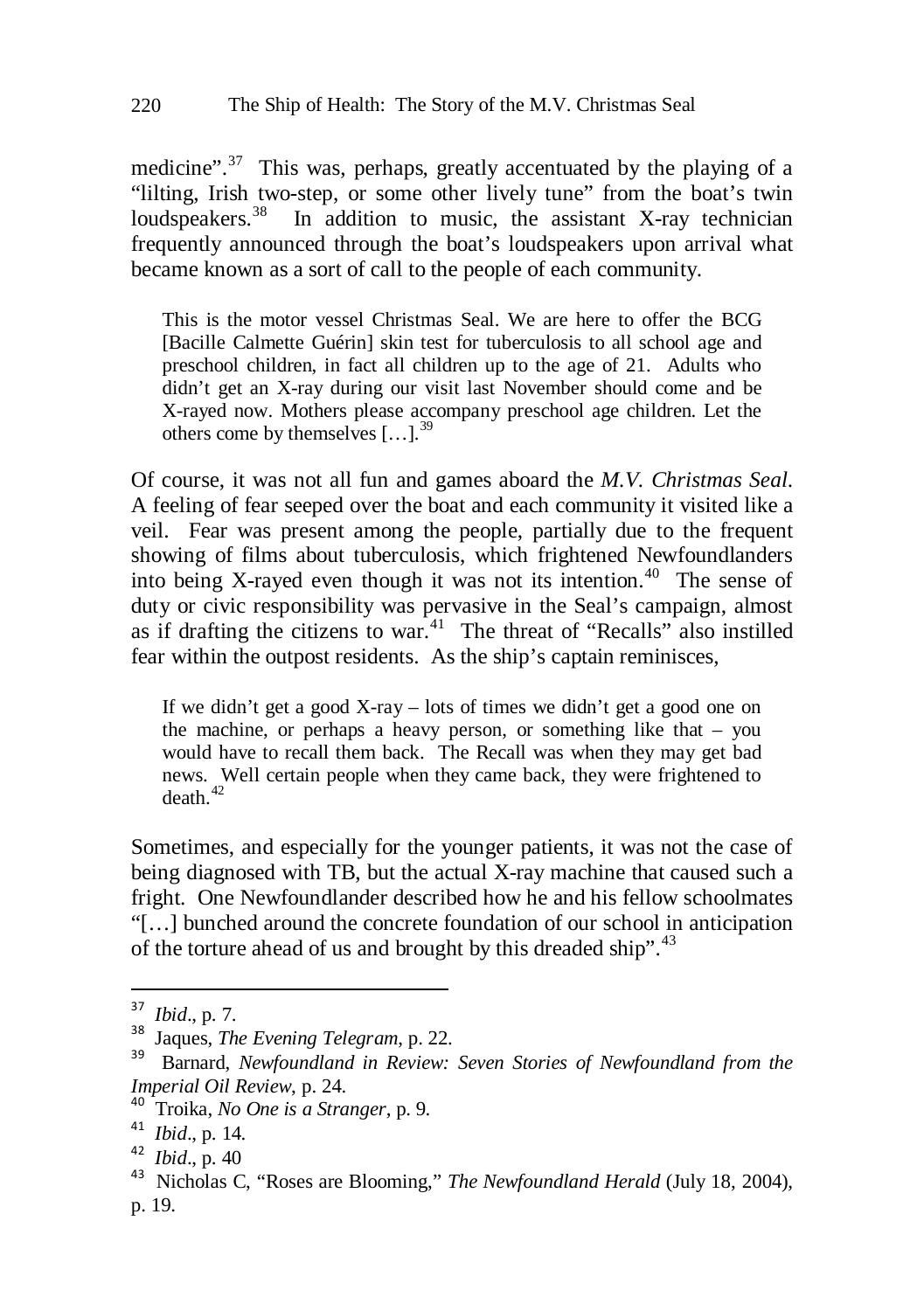Unfortunately, not everyone would respond to their "civic duty" without some kind of persuasion. Convincing people to overcome their fears, whatever they may be, to board the ship and receive an X-ray was a constant struggle. The ship's captain of twenty-three years, Captain Peter Troake (1908-1997), spent much of his time in port encouraging reluctant citizens to be X-rayed. [44](#page-11-0) Described by some as the "Pied Piper of Newfoundland",[45](#page-11-1) Troake explains in his memoirs: "On the *Christmas Seal* we had to persuade [...] talk about fishing and things, and then about TB".<sup>[46](#page-11-2)</sup> His powers of persuasion are illustrated with his own words:



Figure 5: The Ship's Captain, Peter Troika, the "Pied Piper of Newfoundland" entertaining some children in one of the outpost communities (Lung Association of Newfoundland and Labrador).

<span id="page-11-1"></span>

<span id="page-11-0"></span>Troika, *No One is a Stranger*, p. 3.<br>Jaques, *The Evening Telegram*, p. 20.<br>Troika, *No One is a Stranger*, p. 35.

<span id="page-11-2"></span>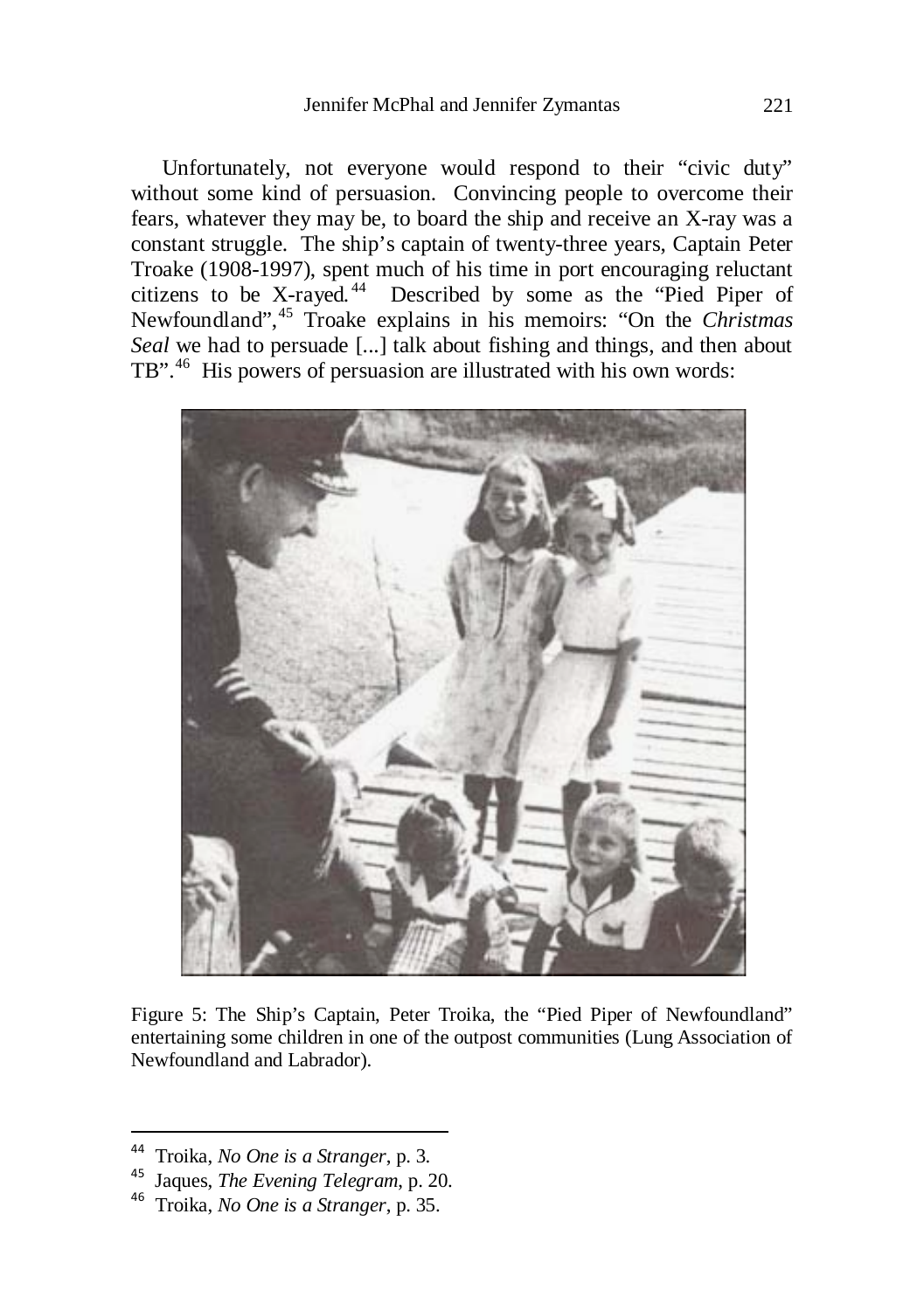We often had a job with the little ones on the Christmas Seal, they didn't like needles. There's times I used to tell them white lies. I used to tell them it was only like a pussy cat scratch. I could get along better with the little ones than their mothers could sometimes […]. I told them I was a friend of Santa, that I knew where Santa lived, that if they were good […]. You know what I'm talking about. $47$ 

As well, Troika mentioned having to almost threaten the men of the villages, telling them "we've got your names, and if you don't come we'll come to get you  $[...]$ <sup>", 48</sup> In one town in particular, no-one greeted the *Christmas Seal* for an X-ray so the nurses went out into the community. During their journey to land, the nurses encountered windy, sea rough waves spraying over the boat transporting them from ship to shore. After this, the nurses discovered that the villagers did not want to be X-rayed due to religious beliefs, saying it would be "God's will' if they got TB.<sup>[49](#page-12-2)</sup>

#### **The Christmas Seal's Challenges and Triumphs**

Other challenges were faced by the people aboard the *Christmas Seal* on a daily basis included performing maintenance on important equipment, and navigational hazards such as black fog, which were always around the corner. As well, some communities did not have a harbour or the tide was too low to dock, so the inhabitants of the outposts had to paddle out to the *Christmas Seal* for X-rays with small fishing boats. Emergencies were also a frequent occurrence faced by the *Christmas Seal*. With Captain Troika at the helm, the Seal and her crew once fought a seventy knot gale and mountainous seas all night to bring a boy with acute appendicitis from an outport community to hospital.<sup>50</sup> The medical crew themselves faced the challenge of dealing with families who received the devastating news of a family member's diagnosis of TB, and their subsequent exodus from the community. As one nurse recalls: "It was always sad to think that they had to leave and go to the sanatorium. Some had to leave small babies and that was sad, very sad".<sup>[51](#page-12-4)</sup>

Despite all the tough challenges, the *Christmas Seal* and her crew managed to make their mark on the fight against Tuberculosis in Newfoundland/Labrador. During the fall of 1951, eighty-five percent of

<span id="page-12-2"></span>

<span id="page-12-1"></span><span id="page-12-0"></span><sup>47</sup> *Ibid*. <sup>48</sup> *Ibid*. <sup>49</sup> Jaques, *The Evening Telegram*, p. 48. <sup>50</sup> Troika, *No One is a Stranger*, p. 9. <sup>51</sup> Murphy, *The Evening Telegram*, p. 1.

<span id="page-12-3"></span>

<span id="page-12-4"></span>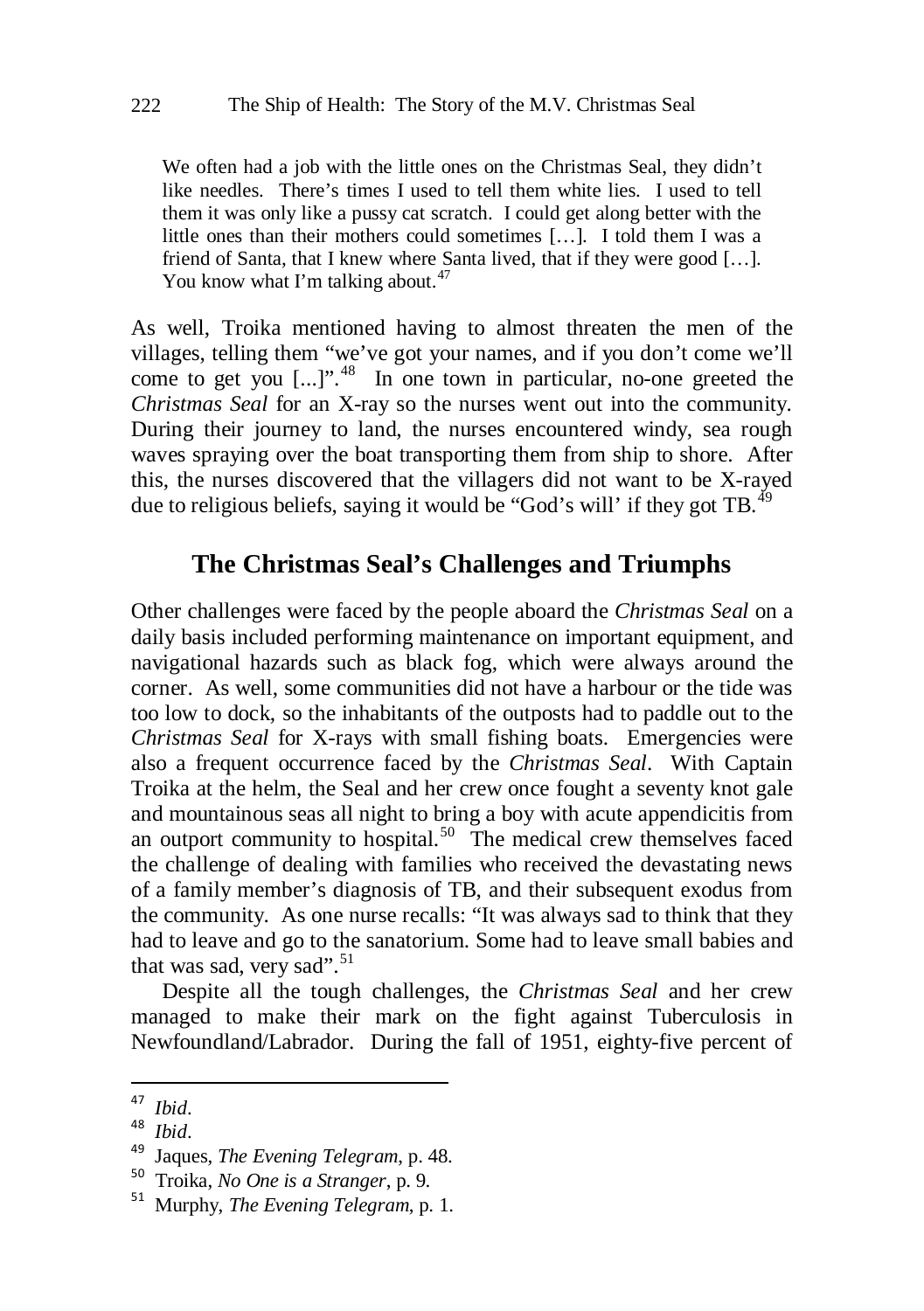the available population in Newfoundland was X-rayed.<sup>[52](#page-13-0)</sup> The death incidence of TB showed a significant decline after the advent of the *Christmas Seal*; during its first year afloat, five hundred Newfoundlanders died from the disease and in 1958 only sixty-four.<sup>[53](#page-13-1)</sup> In 1956, BCG nurses skin-tested and vaccinated over twenty five and eighteen thousand children respectively. The death rate from TB in 1959 was the lowest ever recorded in the province.<sup>54</sup> Over half a million pieces of educational literature had been distributed after eight years of work.<sup>55</sup> The sheer number of people reached by the boat was very impressive. In 1948, during a period of four months, nearly eight thousand X-rays were taken, and just over six thousand items of TB educational literature were distributed.<sup>[56](#page-13-4)</sup> The public's confidence in medicine was also on the rise because of the many stories of the *Christmas Seal's* success against TB:<sup>[57](#page-13-5)</sup>

Patch tests, vaccination and X-rays were far from new, but together with nurses, doctors and the provision of other medical services on the boat, they reflected change in medicine, or at least public health.<sup>[58](#page-13-6)</sup>

By 1970, the battle against TB in Newfoundland was considered to be won and the services of the *M.V. Christmas Seal* were no longer needed. Less and less cases were found as years went on, and the road network expanded through the outposts. Educational programs, new medicines, vaccinations, X-rays and improved living conditions had just about wiped out the "Silent Menace".[59](#page-13-7) Alternative ways of transporting the mobile X-ray and providing BCG vaccine were available, and the size of the tuberculosis problem had diminished. $60$  One of the X-ray technicians who worked aboard the Seal recalls that, "in the beginning, you would probably

<span id="page-13-0"></span> <sup>52</sup> Anonymous, "Sea Going Clinic," *Atlantic Guardian* (December, 1951), p. 18.

<span id="page-13-1"></span><sup>53</sup> Anonymous, "12th year for 'Christmas Seal'," *Newfoundland Journal of Commerce* 26 (1959), p. 18.<br><sup>54</sup> CBC Digital Archives: retrieved on 31 October 2008 (http://archives.cbc.ca/

<span id="page-13-2"></span>[version\\_print.asp?page=1&IDLan=1&IDClip=5332&IDDossier=883&IDCat=318](http://archives.cbc.ca/%20version_print.asp?page=1&IDLan=1&IDClip=5332&IDDossier=883&IDCat=318&IDCatPa=258)

<span id="page-13-3"></span>[<sup>&</sup>amp;IDCatPa=258\)](http://archives.cbc.ca/%20version_print.asp?page=1&IDLan=1&IDClip=5332&IDDossier=883&IDCat=318&IDCatPa=258). <sup>55</sup> Anonymous, "By Boat, Bus and Rail Car," *Atlantic Guardian* 10 (1953), pp.16- 20.

<span id="page-13-5"></span><span id="page-13-4"></span><sup>&</sup>lt;sup>56</sup> Anonymous, "Motorship with a Mission," *Atlantic Guardian* 6 (1949), p. 38.<br><sup>57</sup> Troika, *No One is a Stranger*, p. 7.<br><sup>58</sup> *Ibid.*<br><sup>59</sup> Writers' Alliance. *Health and Hard Times*, retrieved on 31 October 2008

<span id="page-13-7"></span><span id="page-13-6"></span>[<sup>\(</sup>http://www.nald.ca/CLR/ social/book5/p59.htm\)](http://www.nald.ca/CLR/%20social/book5/p59.htm).<br><sup>60</sup> Troika, *No One Is A Atranger*, p. 10.

<span id="page-13-8"></span>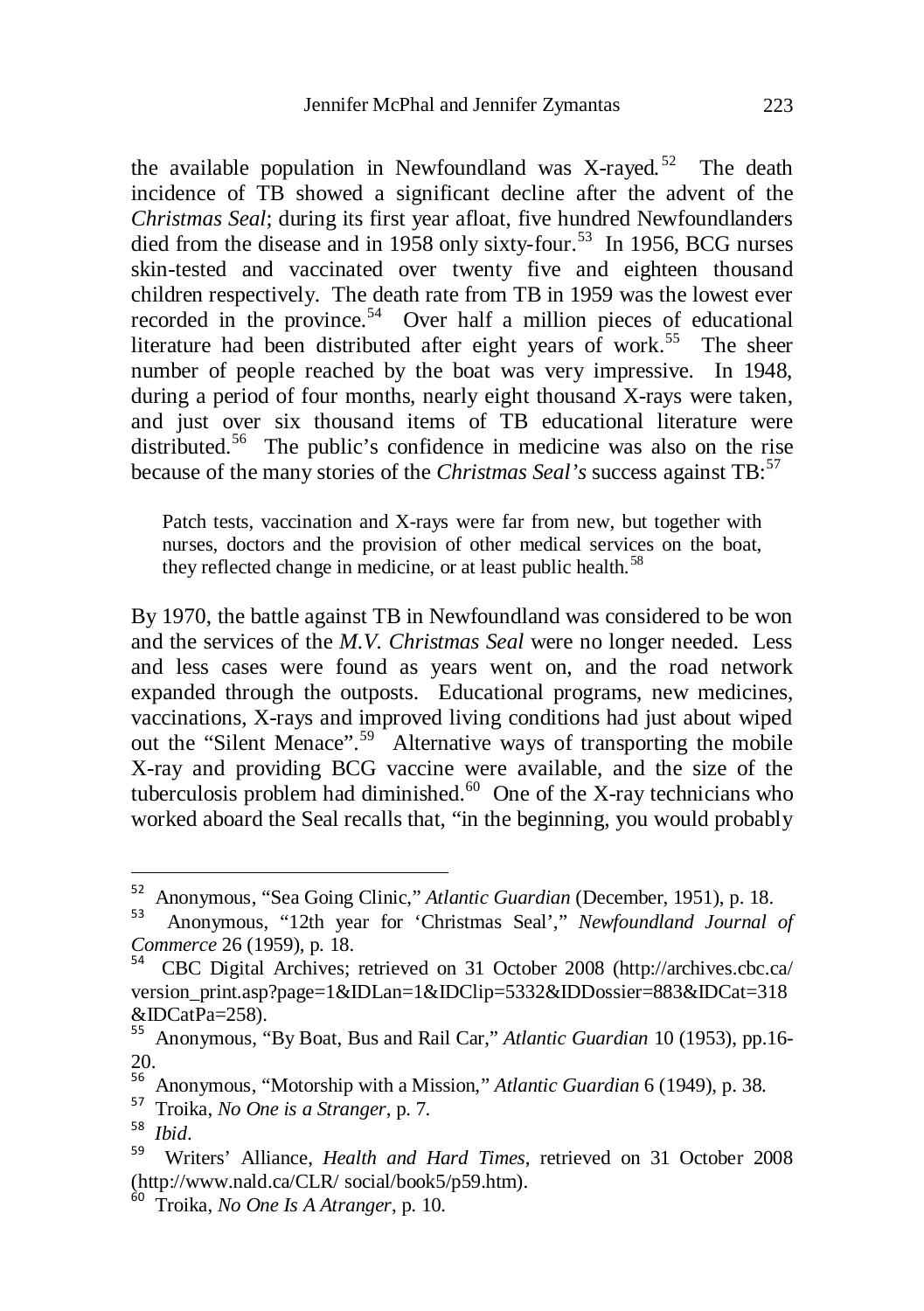pick up three or four cases in each place […] as time went on there would be a few places where you wouldn't find an active case".<sup>[61](#page-14-0)</sup> The X-ray program continued, however, via mobile X-ray services delivered by road. The *Christmas Seal* was sold to a Lewisporte man who chartered her in 1970. Unfortunately, she ended her career on a charter to the Bedford Institute of Oceanography by catching fire and sinking to the bottom of the  $ocean<sup>62</sup>$  $ocean<sup>62</sup>$  $ocean<sup>62</sup>$ 

Truly, then, "The collective efforts of [...] the Captain and crew had a significant impact on the health and welfare of a whole population, at a time when tuberculosis was bringing tragedy and unhappiness to many".<sup>[63](#page-14-2)</sup>

#### **Conclusion**

The *M.V. Christmas Seal* will forever be a significant part of Maritime as well as Canadian history as a whole. Not only is she immortalized through navel models, songs, poems, and in various Canadian history books, but, in 1995, wreckage from the vessel was used to help construct a guitar made of various national treasures.<sup>64</sup> Below is a song/poem written by a former nurse aboard the *Christmas Seal*:

#### **THE M.V. CHRISTMAS SEAL**

Close on five hundred died some years Of the dreaded scourge TB When a new association Was formed by Rotary But just to reach the harbours And uncover this disease Could only be accomplished By a sturdy boat with ease. They got her in Argentia at

<span id="page-14-3"></span><span id="page-14-2"></span>

<span id="page-14-1"></span><span id="page-14-0"></span><sup>61</sup> Anonymous, *Decks Awash*, p. 53. <sup>62</sup> *Ibid*. <sup>63</sup> Strong, *Preface, No One is a Stranger*, p. vii. <sup>64</sup> Six String Nation, *Six Strings, Thousands of Stories*; retrieved on 31 October 2008 [\(http://sixstringnation.com/en/\)](http://sixstringnation.com/en/).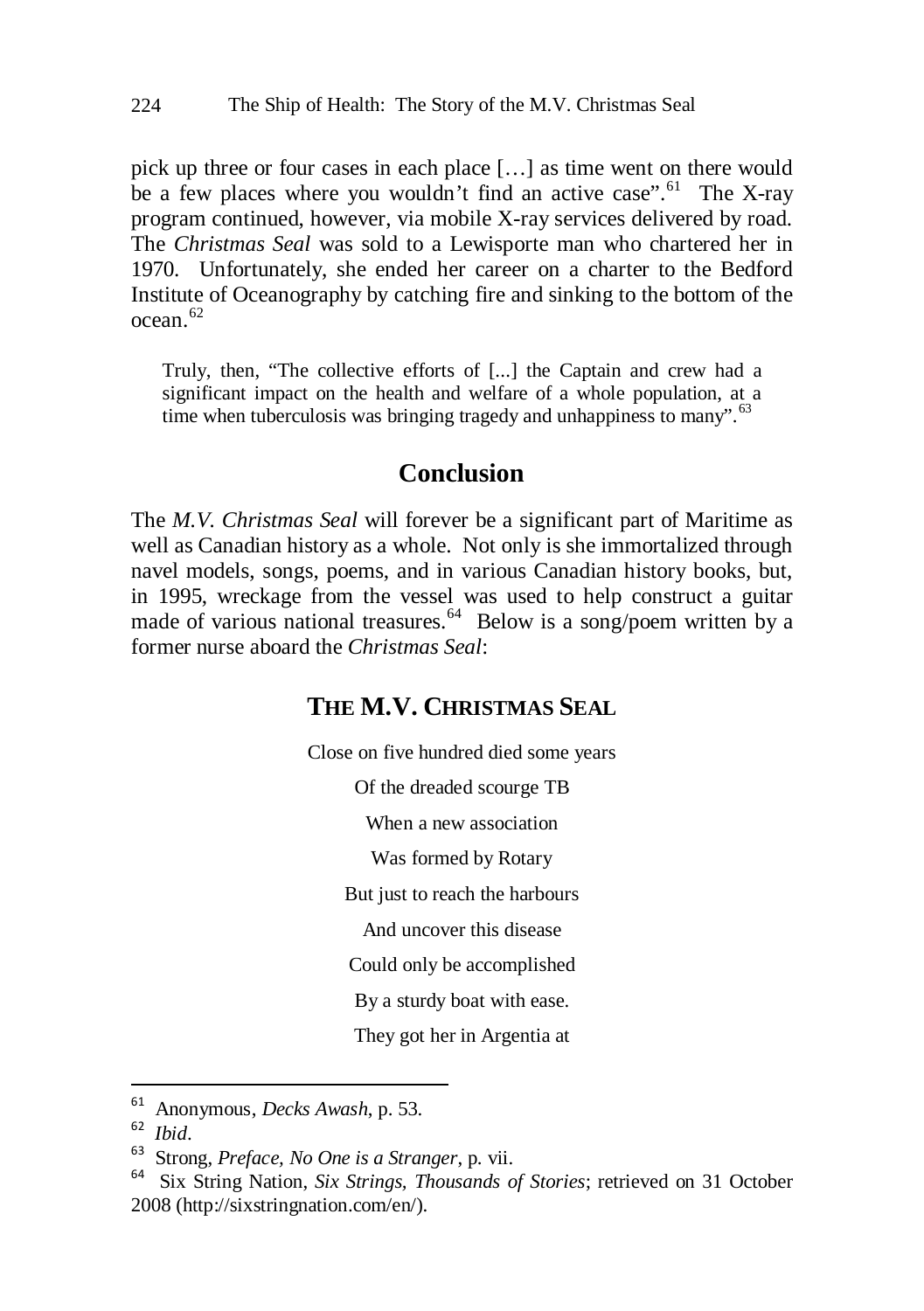The U.S. Naval Base She stayed in search and rescue In a different kind of race Renamed the M.V. Christmas Seal Marked by the double-barred cross For twenty-three years she dogged the foe Along our rocky coast. **(Chorus)** This is the M.V. Christmas Seal In Hermitage today So come on board just as you are For your free chest X-ray The nurses are here to give BCG We'll test your water too And if you have a handicap There's someone to talk with you. In nineteen hundred seventy She took her last X-ray For now the roads and causeways Were linking up the bays And Tuberculosis was vanquished A death from it was rare The dollars raised by Christmas Seals Had more than done their share. The M.V. Christmas Seal would make A shrine for all to see But she was sold to Mullett And once more put to sea Near Halifax in seventy-six She sadly burned and sank But for her years of saving lives